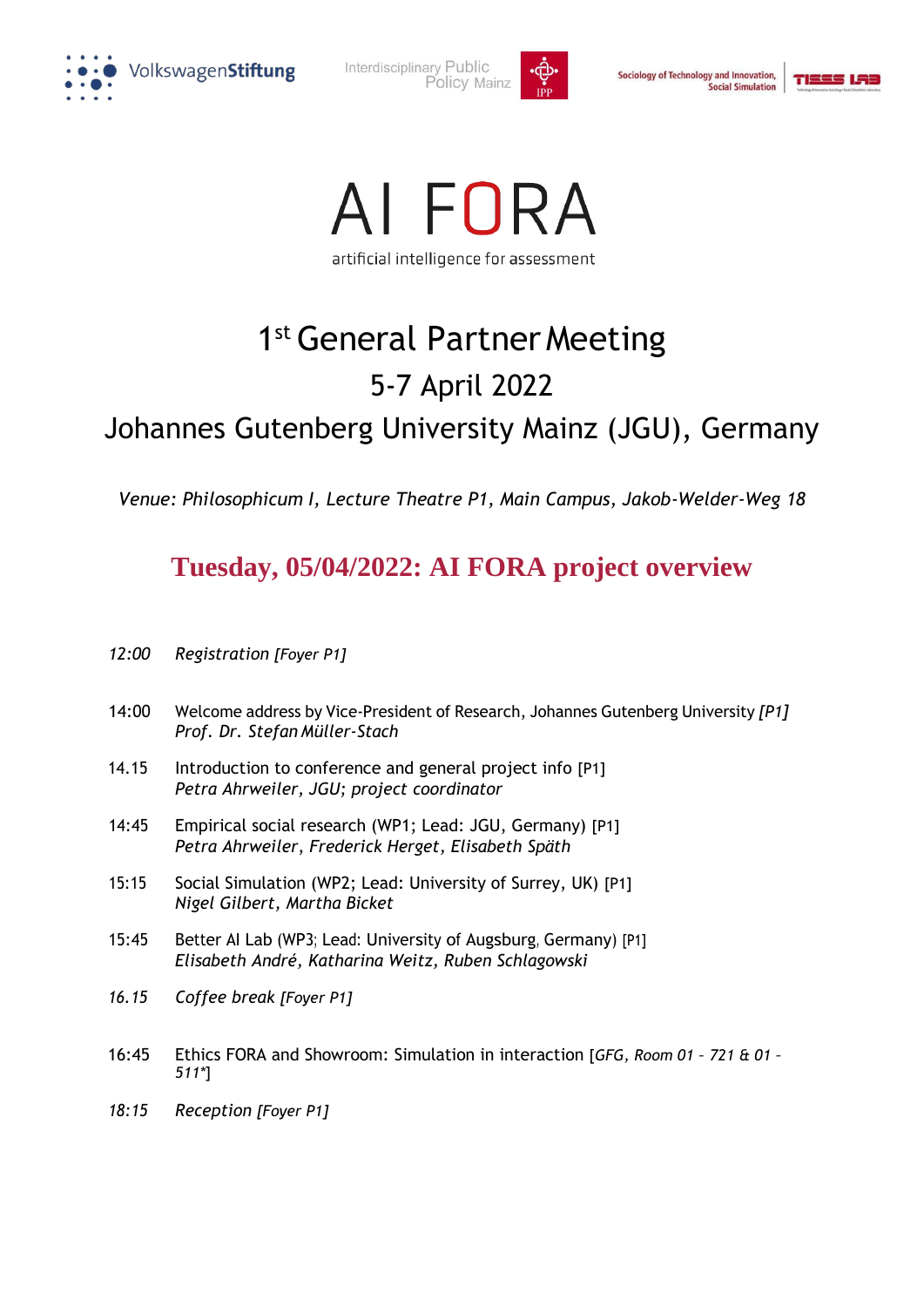





## **Wednesday, 06/04/2022: AI FORA case studies**

- 09:00 AI FORA cultural comparison approach (JGU team) [P1]
- 09:45 Safe Spaces and Ethical Observatory (*Br. Johannes Tebbe, Kloster Nütschau, Germany and Elisabeth Späth, JGU, Germany*) [P1]
- *10:15 Coffee Break [Foyer P1]*
- 10:45 Podium discussion case studies China, Estonia, India [P1] *H. Li, J. Feng/China - T. Vihalemm/Estonia - S. Srinivasalu, E. D. Raj, J. Sahoo and A. C. Jose/India*
- *12:00 Lunch*
- 13:30 Podium discussion case studies Spain, Germany, USA [P1] *A. Sabater Coll and B. Lopéz/Spain - E. Späth and K. Weitz/Germany - S. Popper and E. Treyger/California, USA - E. Johnston, M. Hinrichs and C. Dickson/Arizona, USA*
- *15:30 Coffee Break [Foyer P1]*
- 16:00 IPP AI FORA section Italy, Iran, Mexico, Nigeria [P1] *G. Prelle/Italy - H. Bashiri/Iran – B. Luque Capellas and J. Siqueiros García/Mexico – E. Ejim-Eze/Nigeria*
- *19:00 Conference Dinner ["Baron" Restaurant on Campus]*